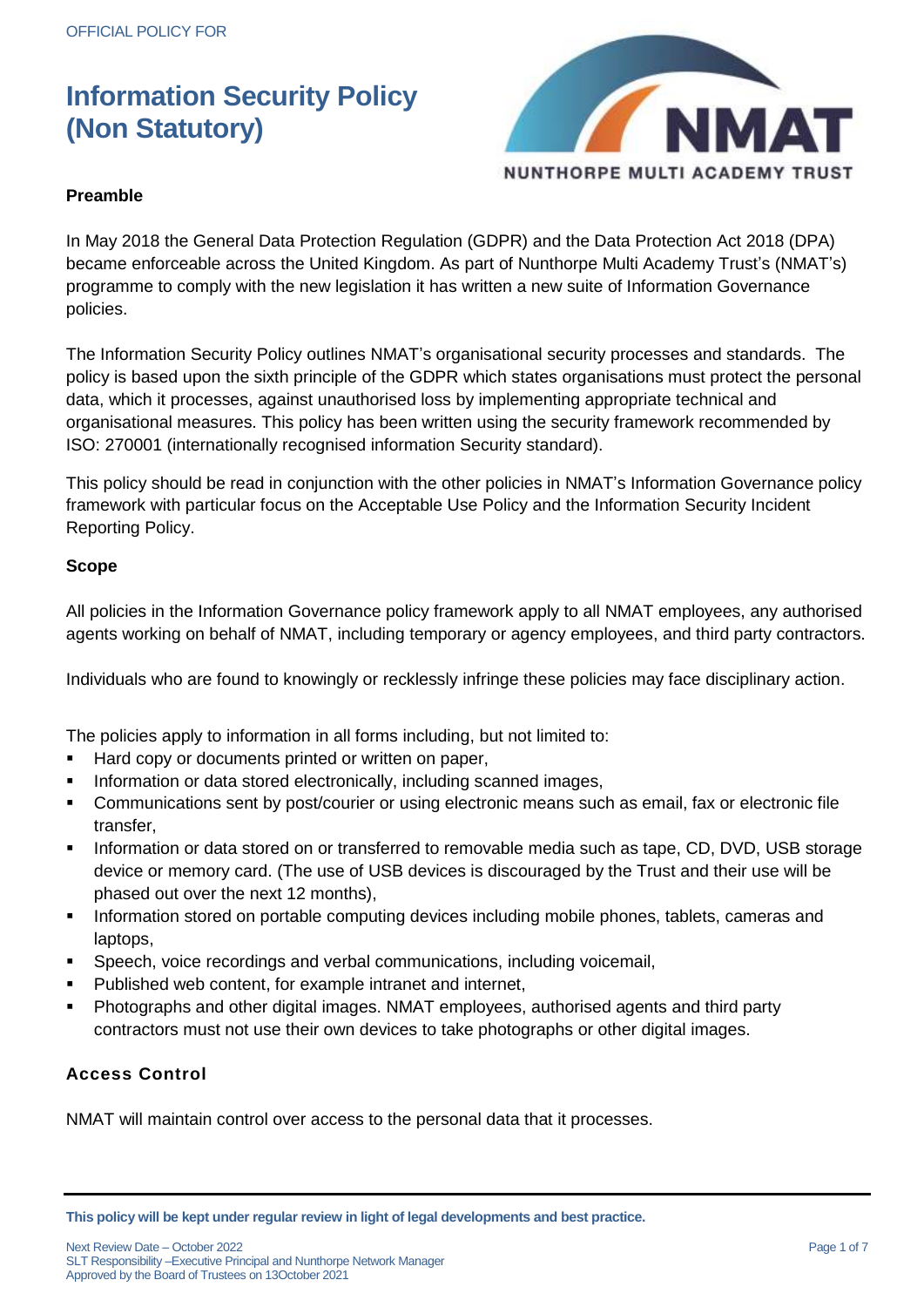

These controls will differ depending on the format of the data and the status of the individual accessing the data. NMAT will maintain an audit log detailing which individuals have access to which systems (both electronic and manual). In terms of IT, this log will be maintained by IT Network manager in each Academy. In terms of data relating to Child Protection, this log will be maintained by the Designated Safeguarding Lead in each academy. For SEND data this will be maintained by the SENDCO in each NMAT academy.

## *Manual Filing Systems*

Access to manual filing systems (i.e. non-electronic systems) will be controlled by a key management system. All files that contain personal data will be locked away in lockable storage units, such as a filing cabinet or a document safe, when not in use.

Keys to storage units will be locked in a safe place. The IT Network Manager, Designated Safeguarding Lead and SENDCO will be responsible for giving individuals access to the relevant key. Access will only be given to individuals who require it to carry out legitimate business functions. Where a PIN is used, the password will be changed every three months or whenever a member of staff leaves the organisation, whichever is sooner.

## *Electronic Systems*

Access to electronic systems will be controlled through a system of user authentication. Individuals will be given access to electronic filing systems if required to carry out legitimate functions. A two tier authentication system will be implemented across all electronic systems. The two tiers will be username and unique password.

Individuals will be required to change their password every 60 – 90 days and user names will be suspended either when an individual is on long term absence or when an individual leaves employment of NMAT.

## *Software and Systems Audit Logs*

NMAT will ensure that all software and systems have inbuilt audit logs so that NMAT can ensure it can monitor what employees and users have accessed and what changes may have been made. Although this is not a preventative measure it does ensure that the integrity of the data can be assured and also deters individuals from accessing records without authorisation.

## *External Access*

On occasions NMAT will need to allow individuals who are not employees of the Trust to have access to data systems. This could be, for example, for audit purposes, to fulfil an inspection, when agency staff have been brought in, or because of a Partnership arrangement with another Academy. The relevant Head of School is required to authorise all instances of third parties having access to systems. If the above individual is not available to authorise access then access can also be authorised by the Vice Principal and/or the Executive Principal.

**This policy will be kept under regular review in light of legal developments and best practice.**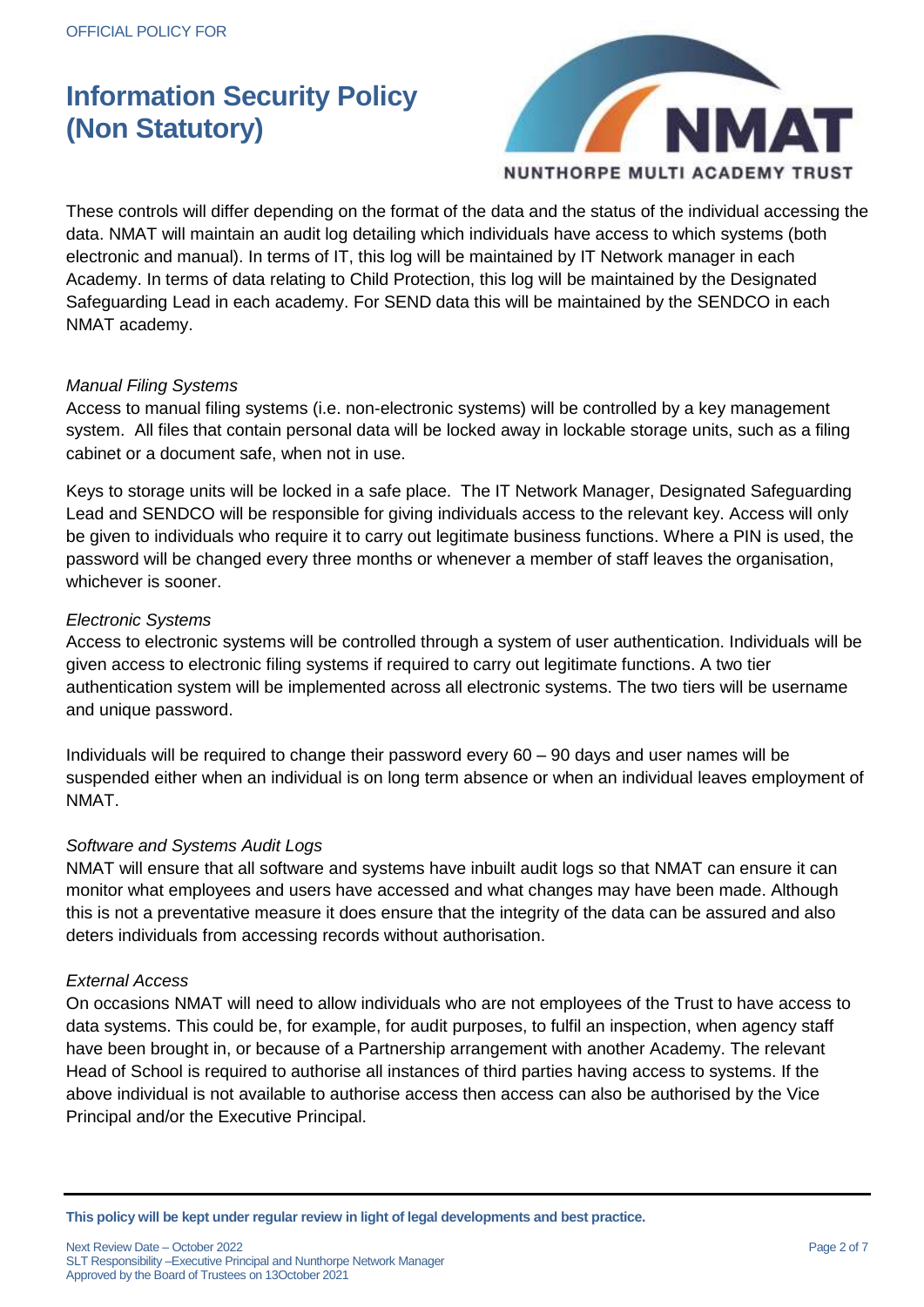

An access log, detailing who has been given access to what systems and who authorised the access, will be maintained by the academy's IT Network Manager.

## **Physical Security**

NMAT will maintain high standards of physical security to prevent unauthorised access to personal data. The following controls will be maintained by each Academy in the Trust:

#### *Clear Desk Policy*

Individuals will not leave personal data on desks, or any other working areas, unattended and will use the lockable facilities to secure personal data when not in use.

#### *Alarm System*

NMAT and each Academy will maintain a security alarm system at its premises so that, when the premises are not occupied, an adequate level of security is still in operation.

#### *Building Access*

External doors to the premises will be locked when the premises are not occupied. Only authorised employees will be key holders for the building premises. NMAT Health & Safety and site teams will be responsible for authorising key distribution and the IT Network manager (Nunthorpe Academy) will maintain a log of key holders.

#### *Internal Access*

Internal areas that are off limits to students and parents will be kept locked and only accessed through key fobs. PINs will be changed every six months or whenever a member of staff leaves the organisation. Keys will be kept in a secure location and a log of any keys issued to staff maintained.

## *Visitor Control*

Visitors to the academies will be required to sign in via the electronic signing in system and state their name, organisation, car registration (if applicable) and nature of business. This may be either in paper or electronic format. Visitors will be escorted throughout the academy and will not be allowed to access restricted areas without employee supervision.

If appropriate, visitor books (electronic and paper based) will be locked away at the end of the working day and kept for current financial year + six years.

## **Environmental Security**

As well as maintaining high standards of physical security, to protect against unauthorised access to personal data, NMAT must also protect data against environmental and natural hazards such as power loss, fire, and floods.

It is accepted that these hazards may be beyond the control of NMAT but NMAT will implement the following mitigating controls in line with Business Continuity Plans.

**This policy will be kept under regular review in light of legal developments and best practice.**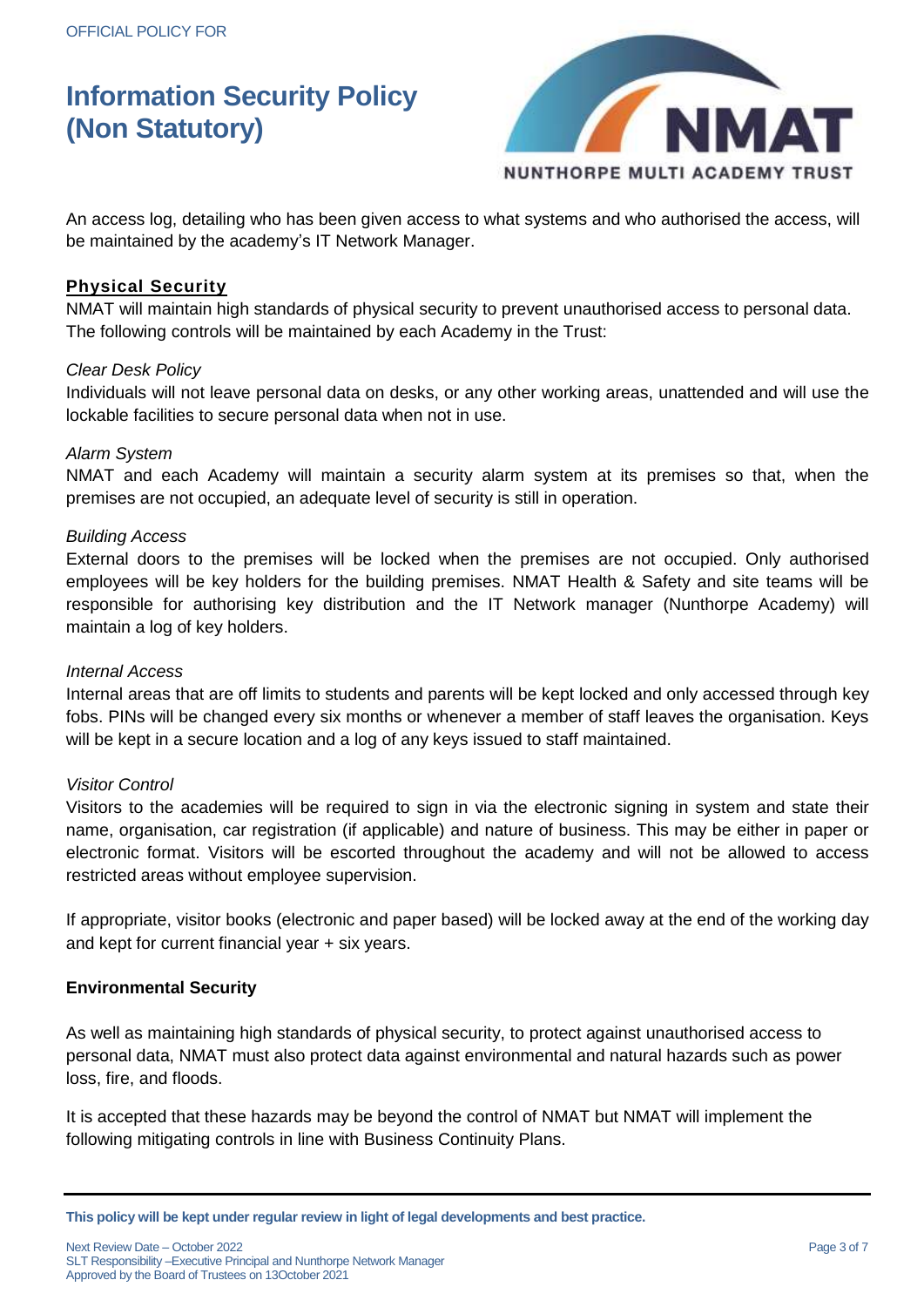

## *Back Ups*

NMAT academies will back up their electronic data and systems regularly and the frequency is determined by the criticalness of the systems**.** These backups will be kept in a different part of the building and where possible in a different building. This arrangement will be governed by a data processing agreement. Should the Academy's electronic systems be compromised by an environmental or natural hazard then the Academy will be able to reinstate the data from the backup with minimal destruction.

## *Fire Proof Cabinets*

The Academy will aim to only purchase lockable data storage cabinets that can withstand exposure to fires for a short period of time. This will protect paper records, held in the cabinets, from any minor fires that break out on the building premises. Where practicable, data is increasingly being stored on clouds.

#### *Fire Doors*

Areas of the premises which contain paper records or core electronic equipment, such as server boxes, will be fitted with fire doors so that data contained within those areas will be protected, for a period of time, against any fires that break out on the premises. Fire doors must not be propped open unless automatic door releases are installed.

#### *Fire Alarm System*

The Academy will maintain a fire alarm system at its premises to alert individuals of potential fires and so the necessary fire protocols can be followed.

## **Systems Security**

As well as physical security NMAT also protects against hazards to its IT network and electronic systems. It is recognised that the loss of, or damage to, IT systems could affect NMAT's ability to operate and could potentially endanger the lives of its students.

NMAT will implement the following systems security controls in order to mitigate risks to electronic systems:

#### *Software Download Restrictions*

Employees must request authorisation from the IT team before downloading software on to the Academy's IT systems. The IT team will vet software to confirm its security certificate and ensure the software is not malicious. The IT team will retain a list of trusted software so that this can be downloaded on to individual desktops without disruption.

#### *Phishing Emails*

In order to avoid computer systems from being compromised through phishing emails, employees are encouraged not to click on links that have been sent to them in emails when the source of that email is unverified. Employees will also take care when clicking on links from trusted sources in case those email accounts have been compromised. Employees will check with the IT team they are unsure about the validity of an email.

**This policy will be kept under regular review in light of legal developments and best practice.**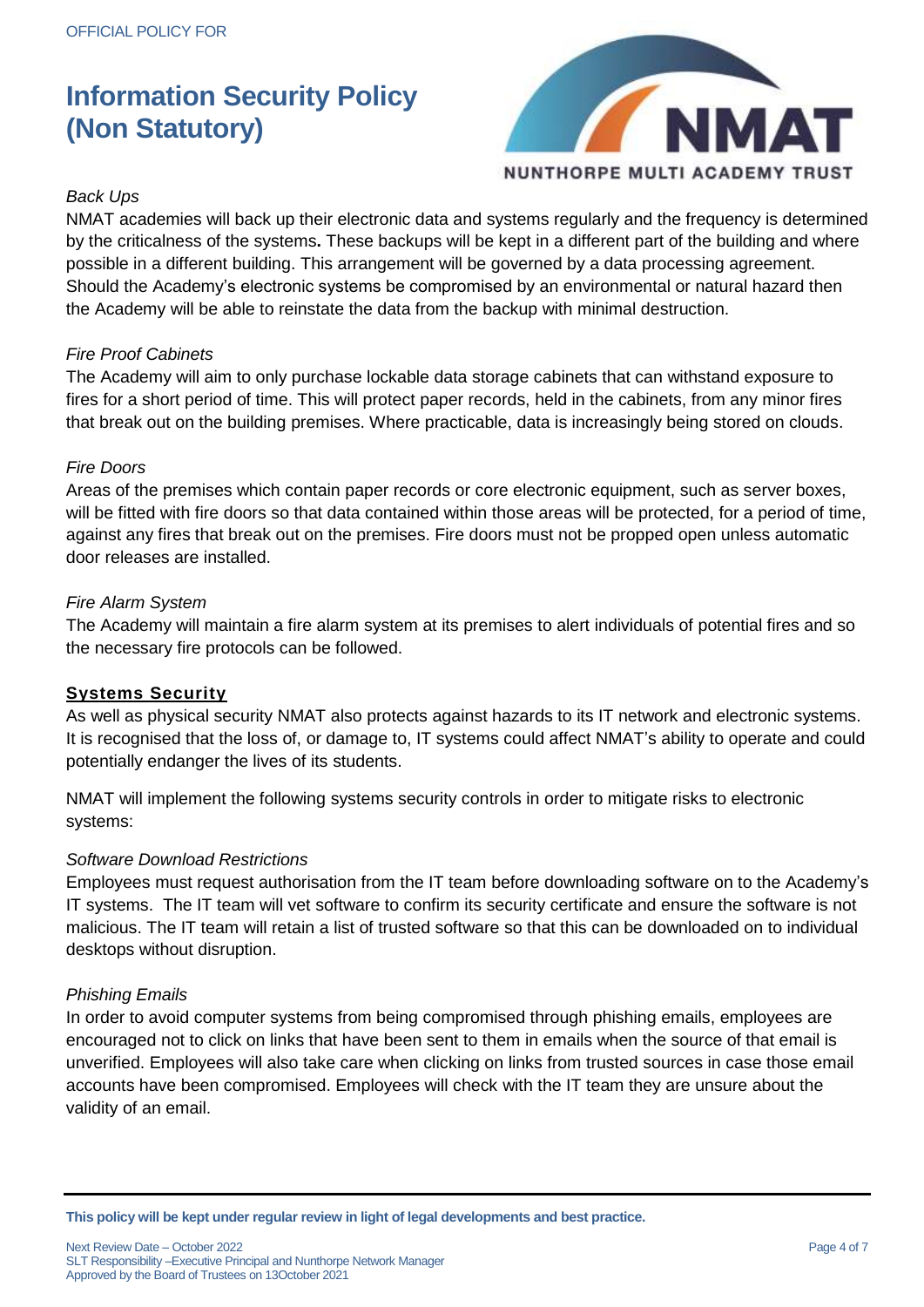

## *Firewalls and Anti-Virus Software*

The Trust will ensure that the firewalls and anti-virus software is installed on electronic devices and routers. The Trust will update the firewalls and anti-virus software when updates are made available and when advised to do so by the IT Team. The Trust will review its firewalls and anti-virus software on an annual basis and decide if they are still fit for purpose.

## *Cloud Computing*

**SCHOOL/ACADEMY/TRUST SPECIFIC: IF YOUR SCHOOL/ACADEMY/TRUST OPERATES A POLICY ON CLOUD COMPUTING (I.E NO CLOUD COMPUTING AT ALL OR ONLY A PARTICULAR CLOUD SOFTWARE SUCH AS ONEDRIVE) THEN YOU SHOULD INSERT THIS HERE. IT IS RECOMMENDED THAT YOU ONLY ALLOW CLOUD COMPUTING IF THE SERVERS ARE HELD IN THE EUROPEAN ECONOMIC AREA OR ON YOUR LOCAL SERVERS.**

#### *Shared Drives*

NMAT Academies maintains a shared drive on their servers. Whilst employees are encouraged not to store personal data on the shared drive it is recognised that on occasion there will be a genuine business requirement to do so.

The shared drive will have restricted areas that only authorised employees can access. For example, a HR folder in the shared drive will only be accessible to employees responsible for HR matters. The ICT team at each Academy will be responsible for giving shared drive access rights to employees. Shared drives will still be subject to the Academy's retention schedule.

## **Communications Security**

The transmission of personal data is a key business need and, when operated securely is a benefit to the Trust and students alike. However, data transmission is extremely susceptible to unauthorised and/or malicious loss or corruption. NMAT has implemented the following transmission security controls to mitigate these risks:

#### *Sending Personal Data by post*

When sending personal data, excluding special category data, by post, each Academy will use Royal Mail's standard postal service. Employees will double check addresses before sending and will ensure that the sending envelope does not contain any data which is not intended for the data subject.

## *Sending Special Category Data by post*

When sending special category data by post each NMAT Academy will use Royal Mail's 1<sup>st</sup> Class Recorded postal service. Employees will double check addresses before sending and will ensure that the sending envelope does not contain any data which is not intended for the data subject. If the envelope contains information that is thought to be particularly sensitive then employees are advised to have the envelope double checked by a colleague.

**This policy will be kept under regular review in light of legal developments and best practice.**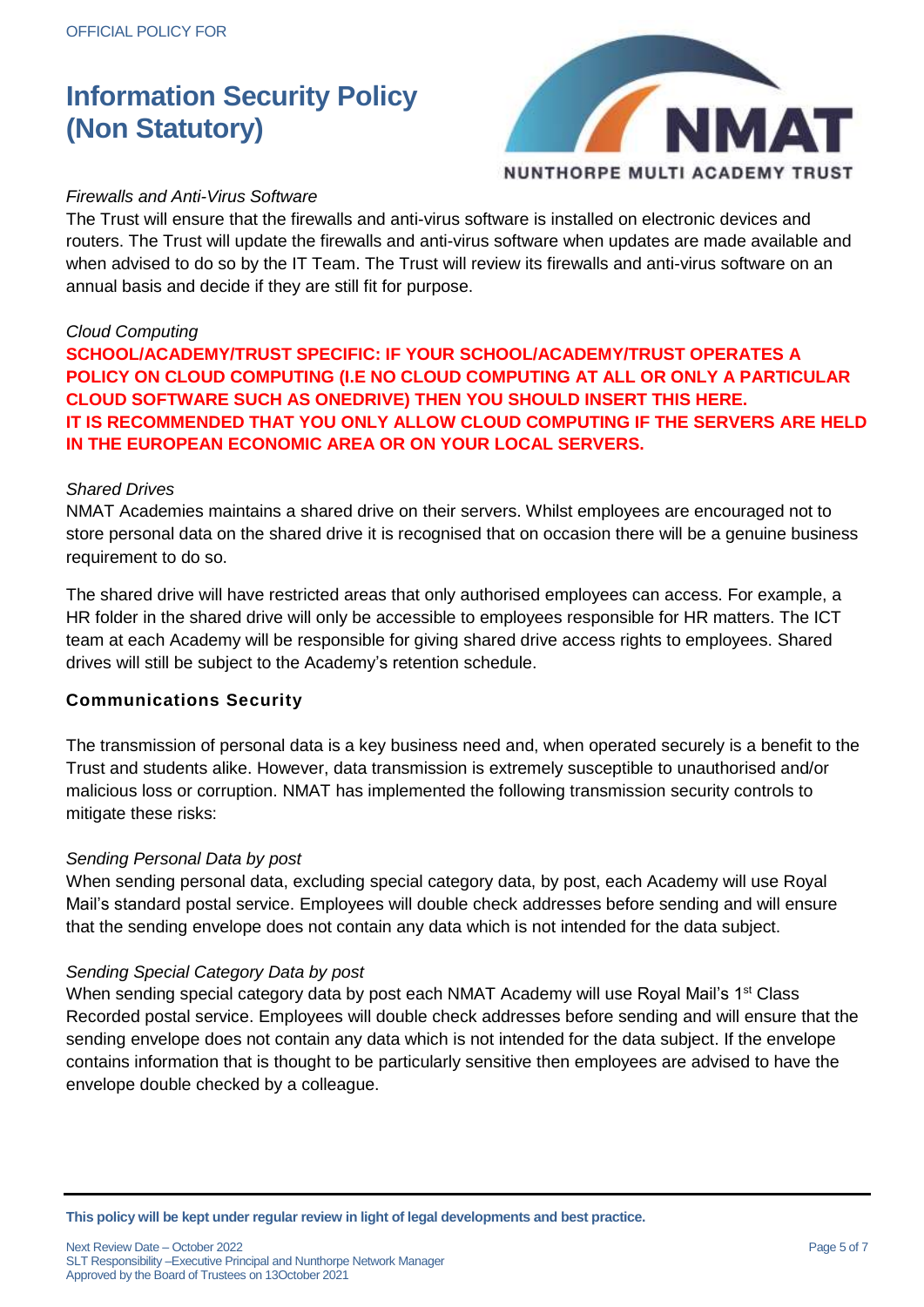

## *Sending Personal Data and Special Category Data by email*

The **Trust** will only send personal data and special category data by email if using a secure email transmission portal such as **Insert Your School's Secure Email method.**

Employees will always double check the recipient's email address to ensure that the email is being sent to the intended individual(s). Use of autocomplete should be strongly discouraged.

#### *Exceptional Circumstances*

In exceptional circumstance NMAT may wish to hand deliver, or use a direct courier, to ensure safe transmission of personal data. This could be because the personal data is so sensitive that the usual transmission methods would not be considered secure, or because the volume of the data that needs to be transmitted is too big for usual transmission methods.

#### *Using the BCC function*

When sending emails to a large number of recipients, such as a mail shot, or when it would not be appropriate for recipients to know each other's email addresses then NMAT employees will utilise the Blind Copy (BCC) function.

## **Surveillance Security**

The academies in the Trust operate CCTV at its premises.

Due to the sensitivity of information that could collected as a result of this operation, NMAT has a separate policy which governs the use of CCTV software. This policy has been written in accordance with the ICO's Surveillance Code of Practice.

## **Remote Working**

It is understood that on some occasion employees of NMAT will need to work at home or away from the Academy premises. If this is the case then the employees will adhere to the following controls:

## *Lockable Storage*

If employees are working at home they will ensure that they have lockable storage to keep personal data and NMAT equipment safe from loss or theft. Employees must not keep personal data or Academy equipment unsupervised at home for extended periods of time (for example when the employee goes on holiday).

Employees must not keep personal data or NMAT equipment in cars if unsupervised.

#### *Private Working Area*

Employees must not work with personal data in areas where other individuals could potentially view or even copy the personal data (for example on public transport).

Employees should also take care to ensure that other household members do not have access to personal data and do not use Trust equipment for their own personal use.